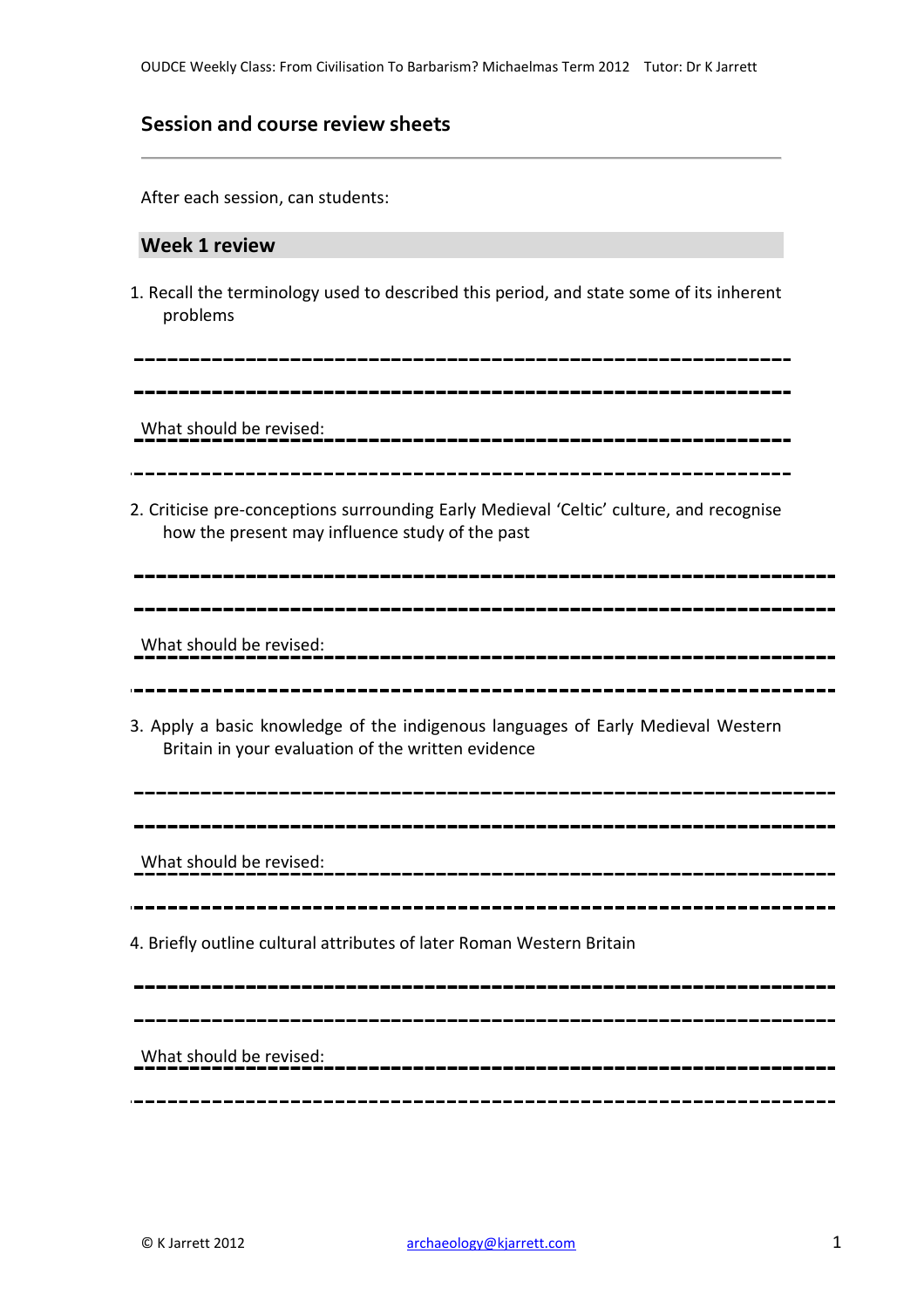### **Week 2 review**

1. Describe some of the general changes that took place at Romano-British towns during the 5<sup>th</sup> century

What should be revised:

2. Outlines some of the specific changes recognised at urban sites in Western Britain during the first centuries of the Early Middle Ages

What should be revised:

3. Critically appraise the arguments for urban collapse and continuity during and after the late Roman period

----------------------------------

What should be revised:

4. Briefly relate the archaeological evidence to other forms of historical evidence in evaluating cultural urban change in Western Britain

What should be revised: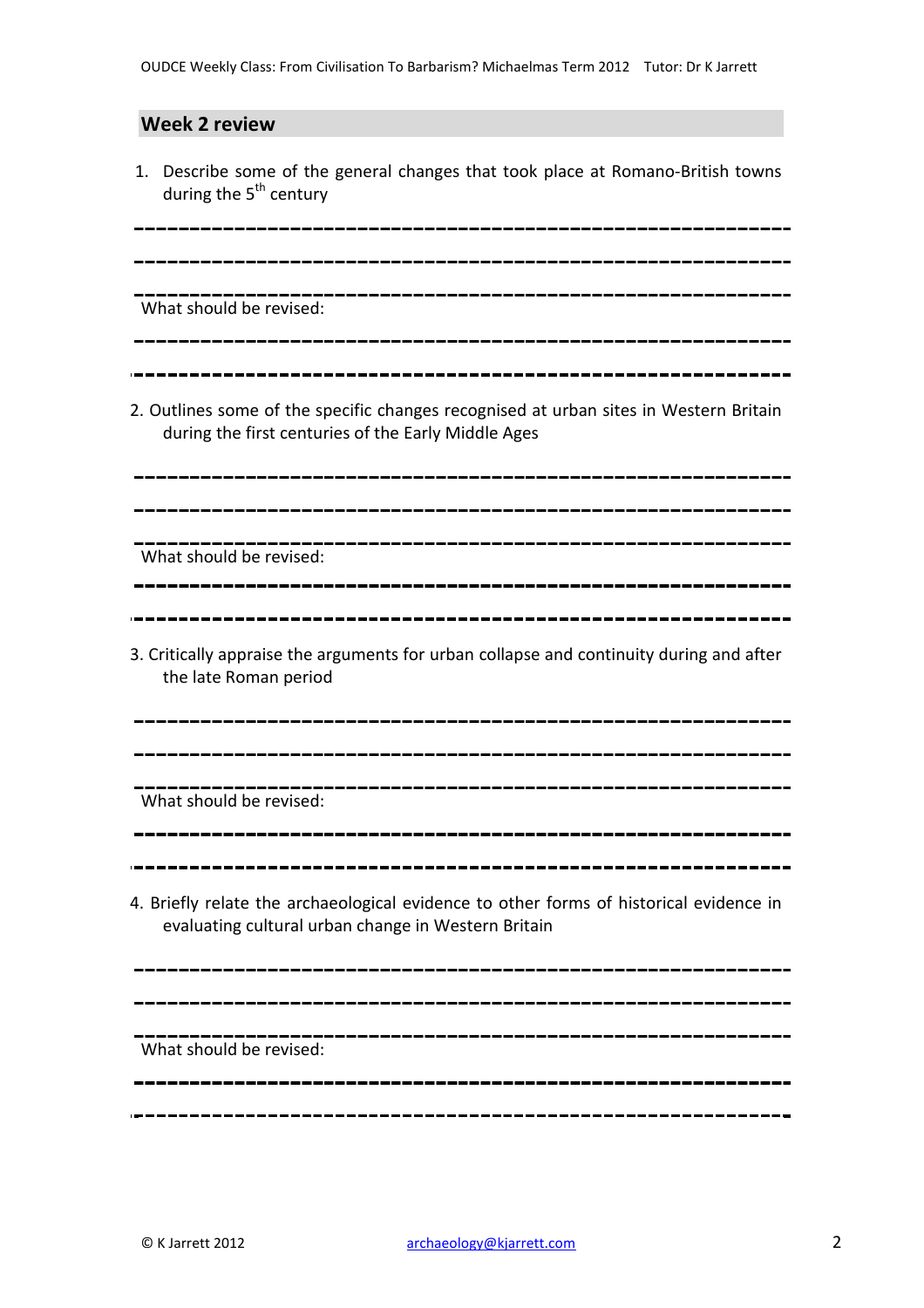### **Week 3 review**

1. What changes are commonly seen at villas during the  $5<sup>th</sup>$  century?

\_\_\_\_\_\_\_\_\_\_\_\_\_\_\_\_\_\_\_\_\_\_\_\_\_\_\_\_

What should be revised:

Outline some of the changes recognised at enclosed and fortified rural sites

What should be revised:

2. In what ways might these changes relate to the transformations recognised at urban sites during the  $5^{\text{th}} - 7^{\text{th}}$  centuries?

-----------------------

What should be revised:

- 
- 3. How are  $5^{th}$   $6^{th}$  century rural settlement patterns incorporated within arguments surrounding the 'continuity' or 'collapse' of 'Roman' culture?

What should be revised: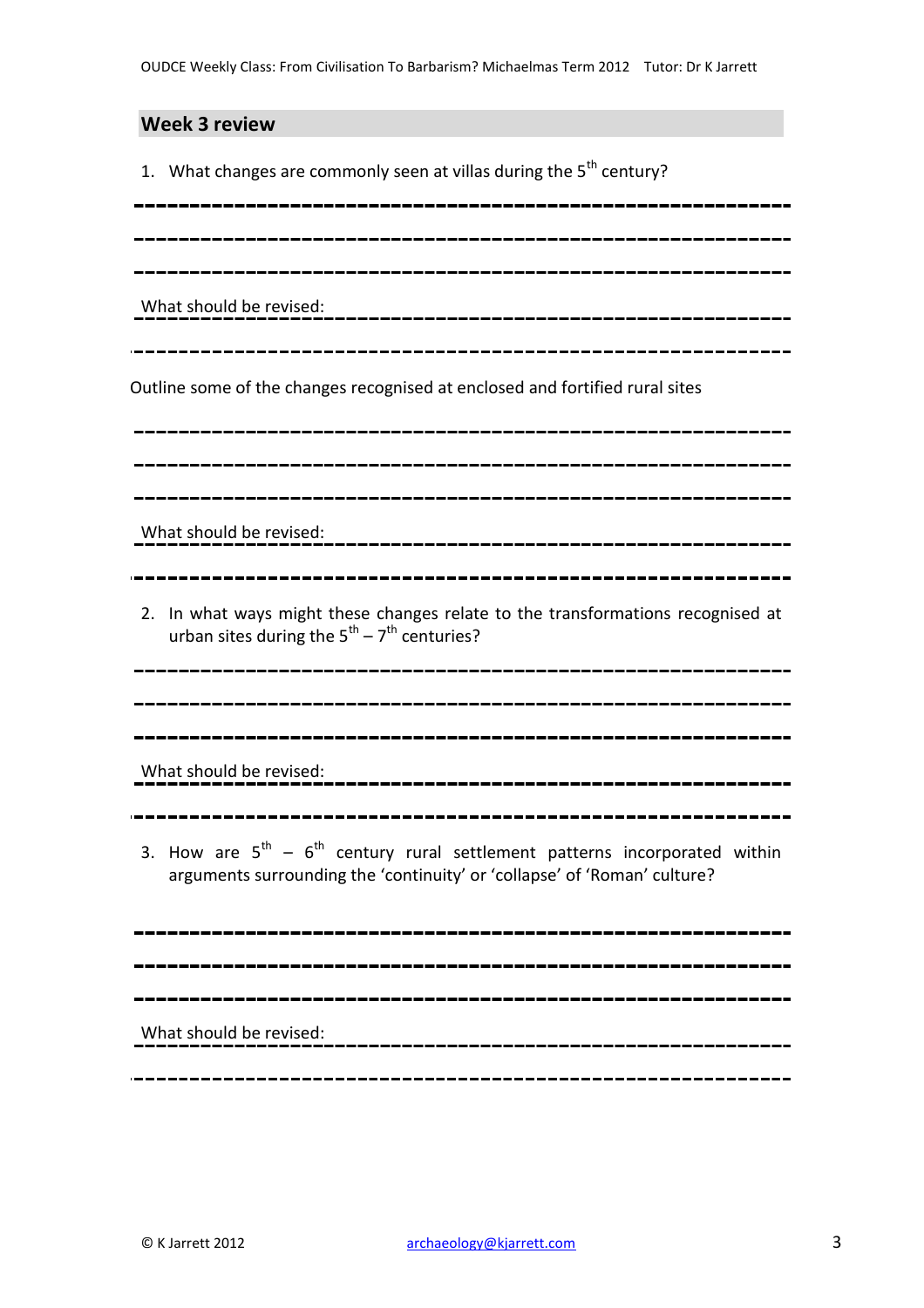#### **Week 4 review**

1. Describe the range of burial and ritual practices in Early Medieval Western Britain

What should be revised: 2. Appraise the evidence for Christianity within Early Medieval Western Britain What should be revised: \_\_\_\_\_\_\_\_\_\_\_\_\_\_\_\_\_\_\_\_\_ 

3. Discuss what we may learn from this evidence with regard to social identities and relationships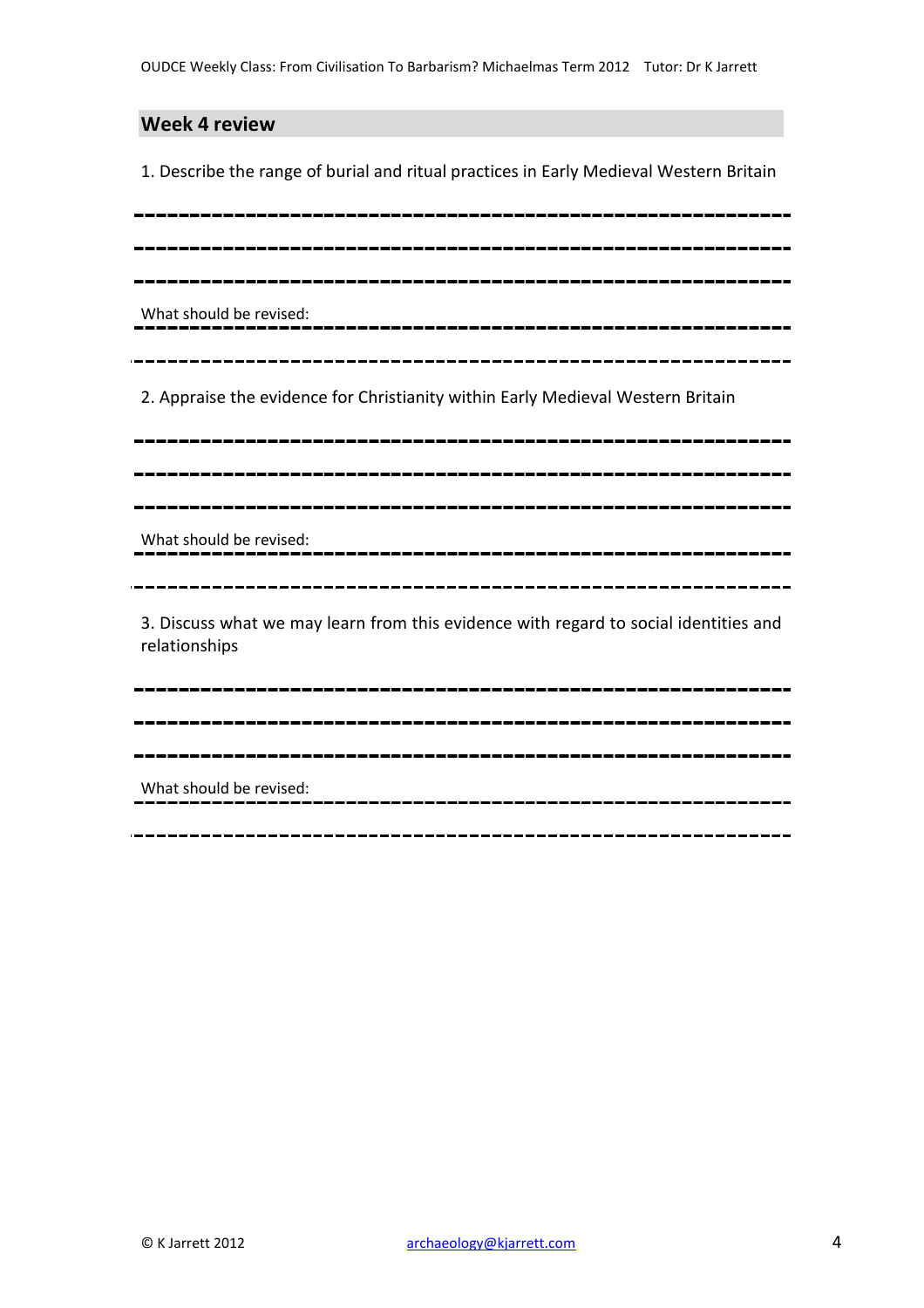# **Week 5 review**

1. Outline the historical evidence relevant to Early Medieval Western Britain

| What should be revised:                                                            |
|------------------------------------------------------------------------------------|
| 2. Critically evaluate these historic sources: discuss bias, audience, limitations |
|                                                                                    |
| What should be revised:                                                            |
| 3. Carry out basic transcriptions of inscribed stones                              |
| _____________________<br>---------------------                                     |
| What should be revised:                                                            |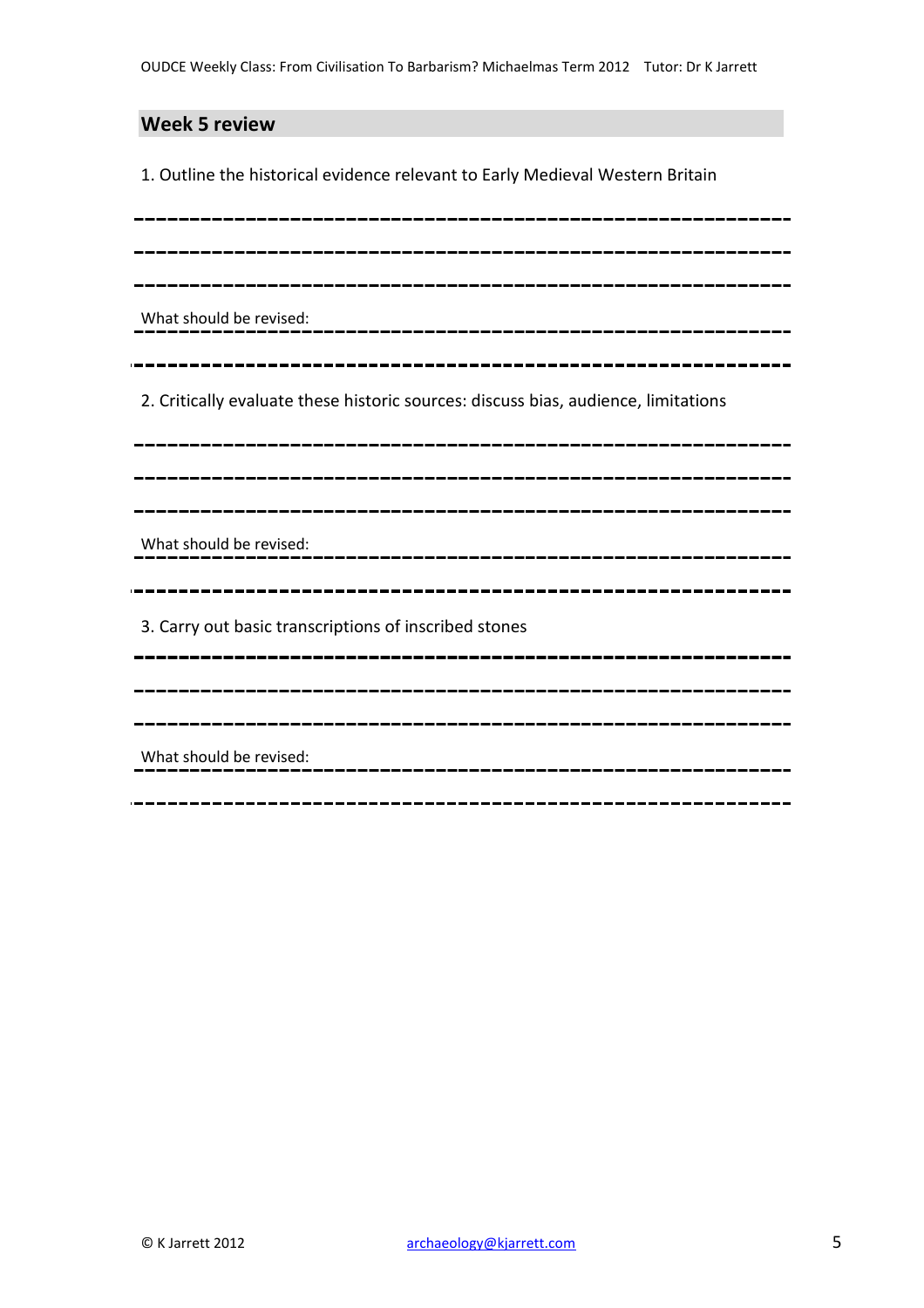### **Week 6 review**

1. Demonstrate knowledge of the range of literary sources dating to the Early Middle ages

What should be revised: 

2. Critically appraise the literary sources used to study Western Britain in the Early Middle ages

What should be revised: ----------------------------

3. Recognise or describe a range of artistic styles and artefacts of Western Britain in the Early Middle ages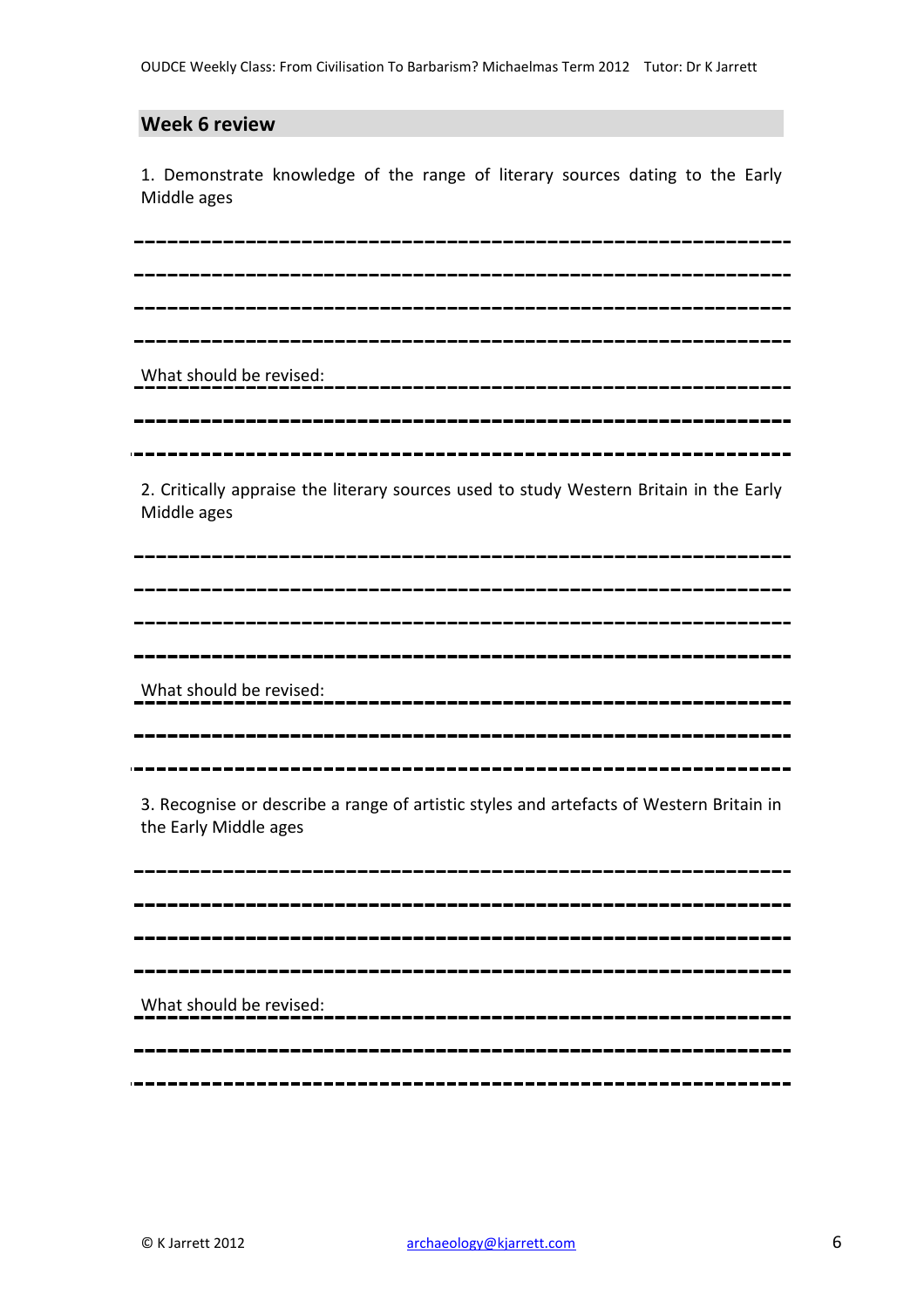## **Week 7 review**

1. Demonstrate a basic knowledge of Early Medieval technologies in Western Britain, and discuss the role of technologies in this and other societies

What should be revised: 2. Describe the evidence for trade and exchange between Western Britain and other areas 

What should be revised: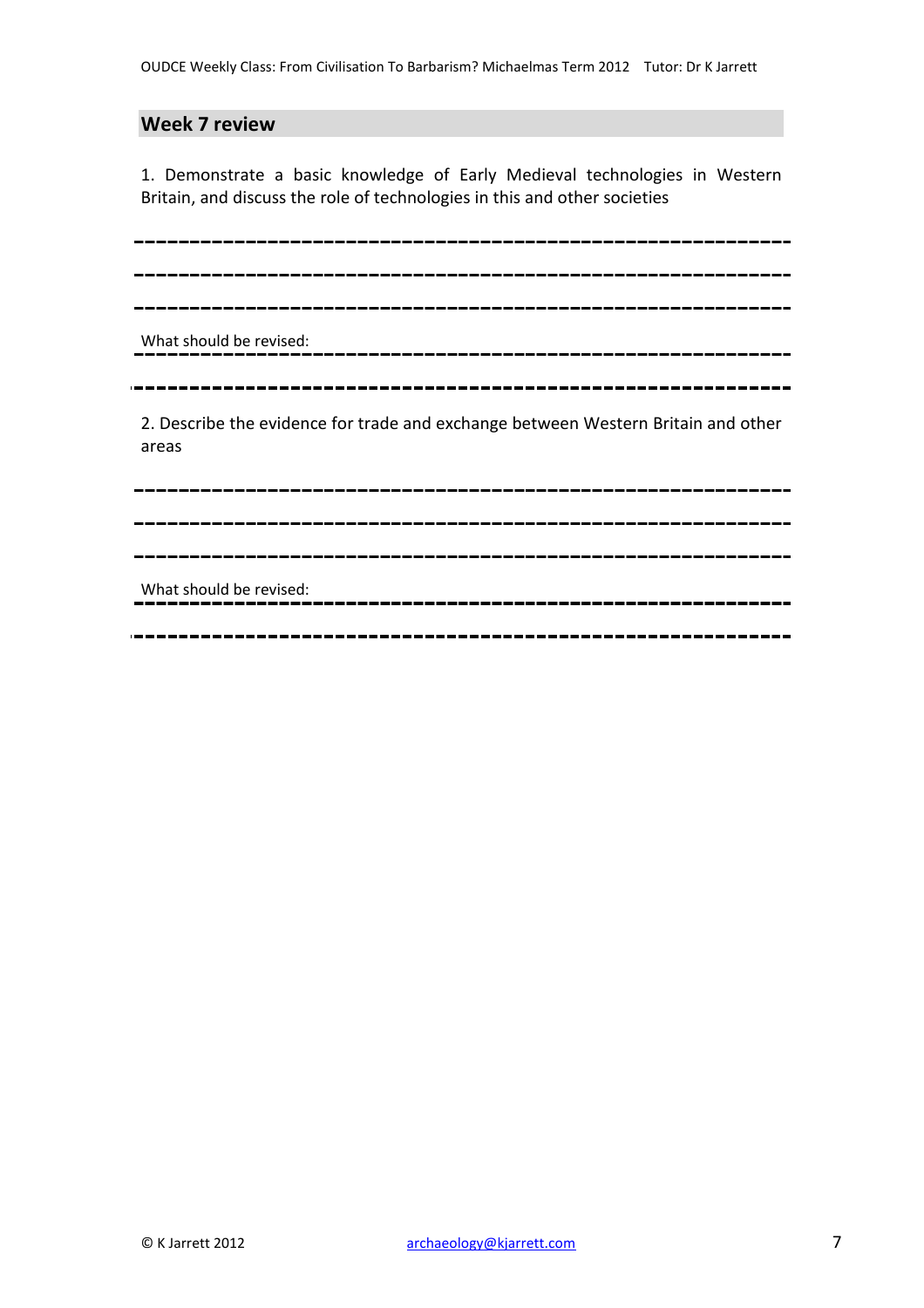#### **Week 8 review**

1. Discuss the evidence for socio-political organisation within Early Medieval Western Britain

What should be revised:

2. Evaluate continuity and change from the Roman to Medieval period

What should be revised:

3. Explore the idea that pre-Roman 'tribes' influenced post-Roman political organisation

. \_ \_ \_ \_ \_ \_ \_ \_ \_ \_ \_ \_ \_ \_ \_

What should be revised:

\_\_\_\_\_\_\_\_\_\_\_\_\_\_\_\_\_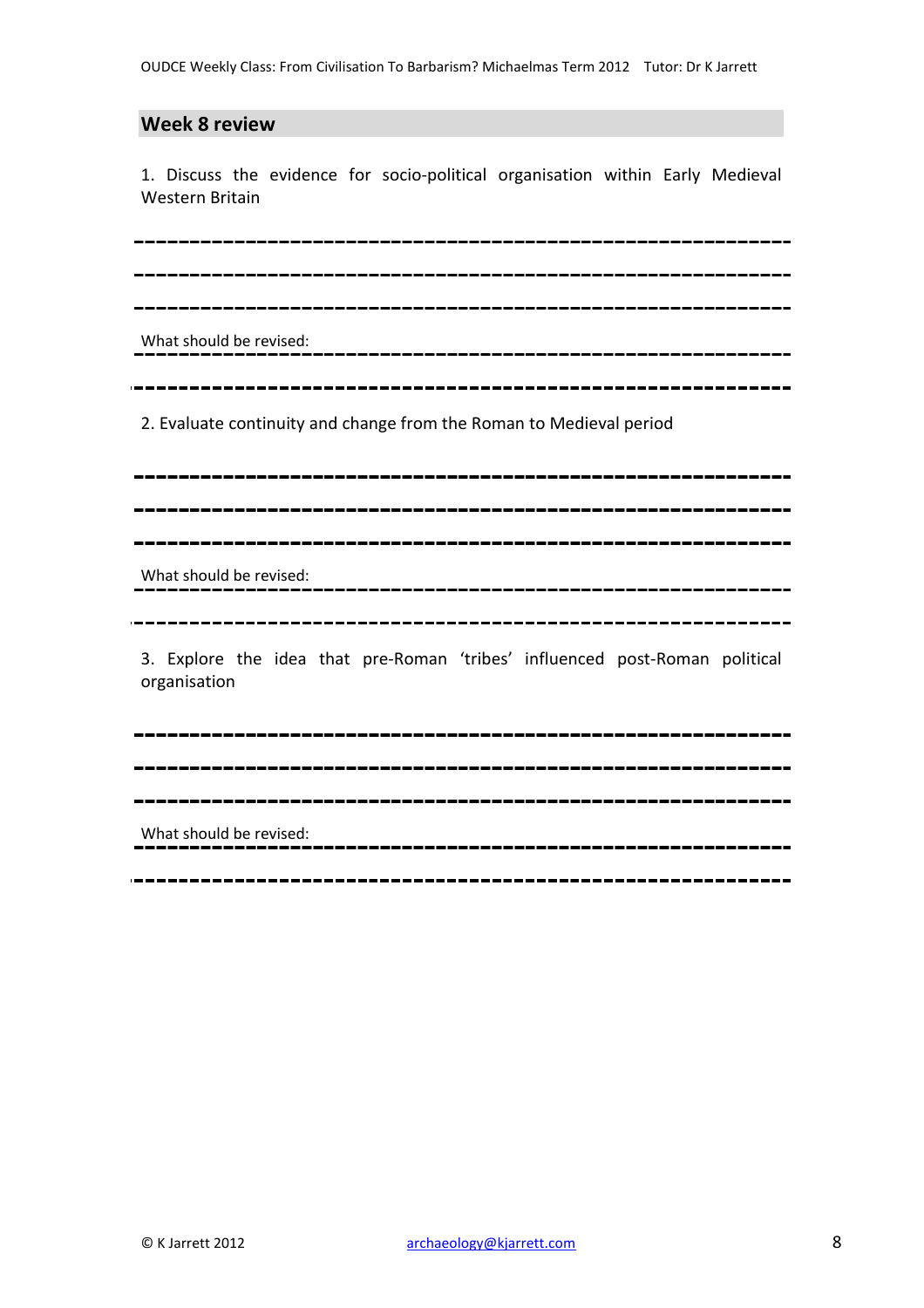### **Week 9 review**

1. Identify certain archaeological field remains associated with some forms of settlement in Early Medieval Western Britain

What should be revised:

2. Evaluate evidence for continuity and change from the Roman to Medieval period within the landscape

What should be revised:

3. Discuss material culture characteristic of Early Medieval Western Britain, in relation to its physical context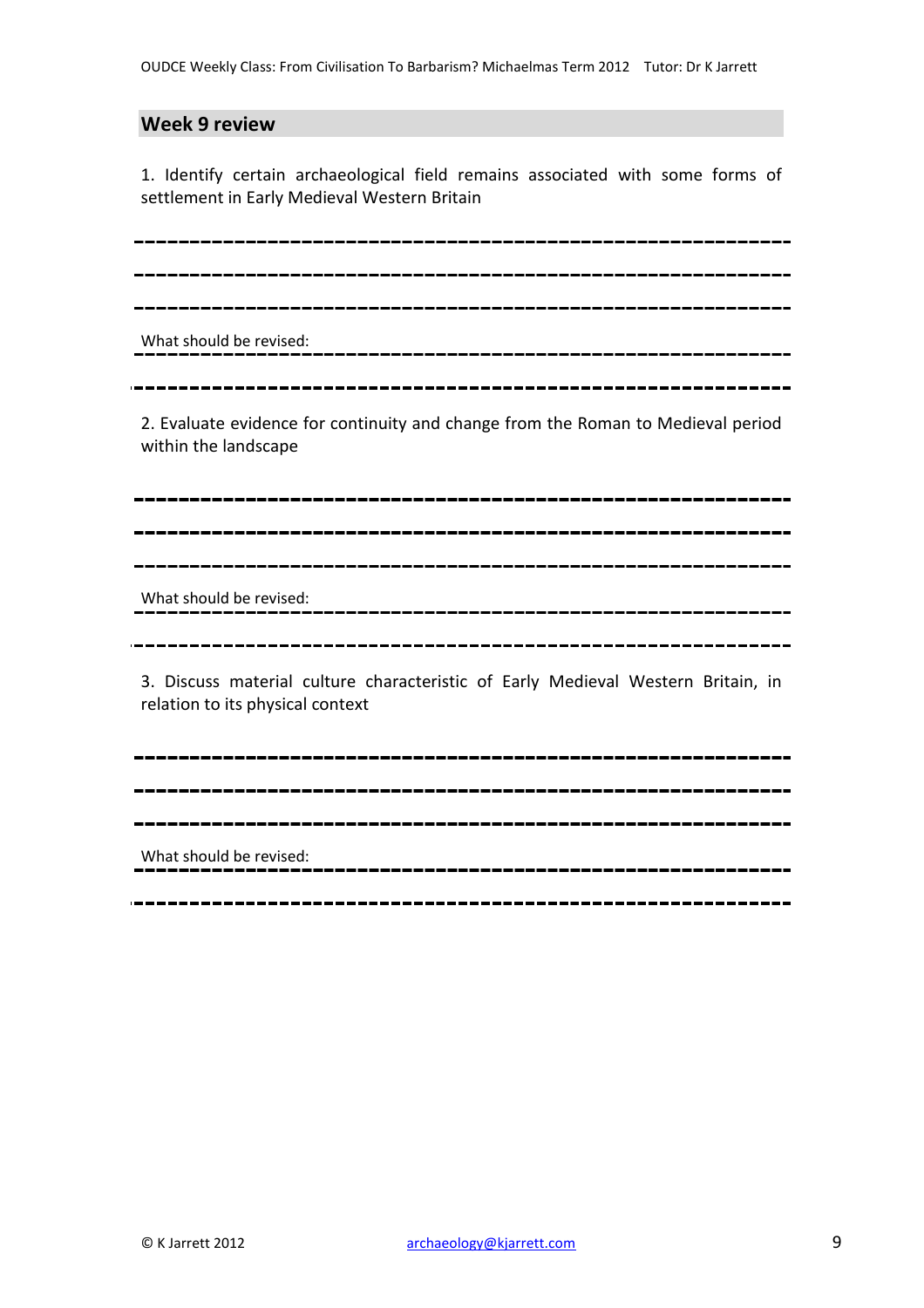### **Week 10 review**

Outline the evidence for Iris settlement within Early Medieval Western Britain

What should be revised:

2. Describe cultural change that characterises Anglo-Saxon settlement in Early Medieval Western Britain

What should be revised:

3. Discuss ethnic identity in Early Medieval Western Britain, and relationships between Britons and immigrant groups